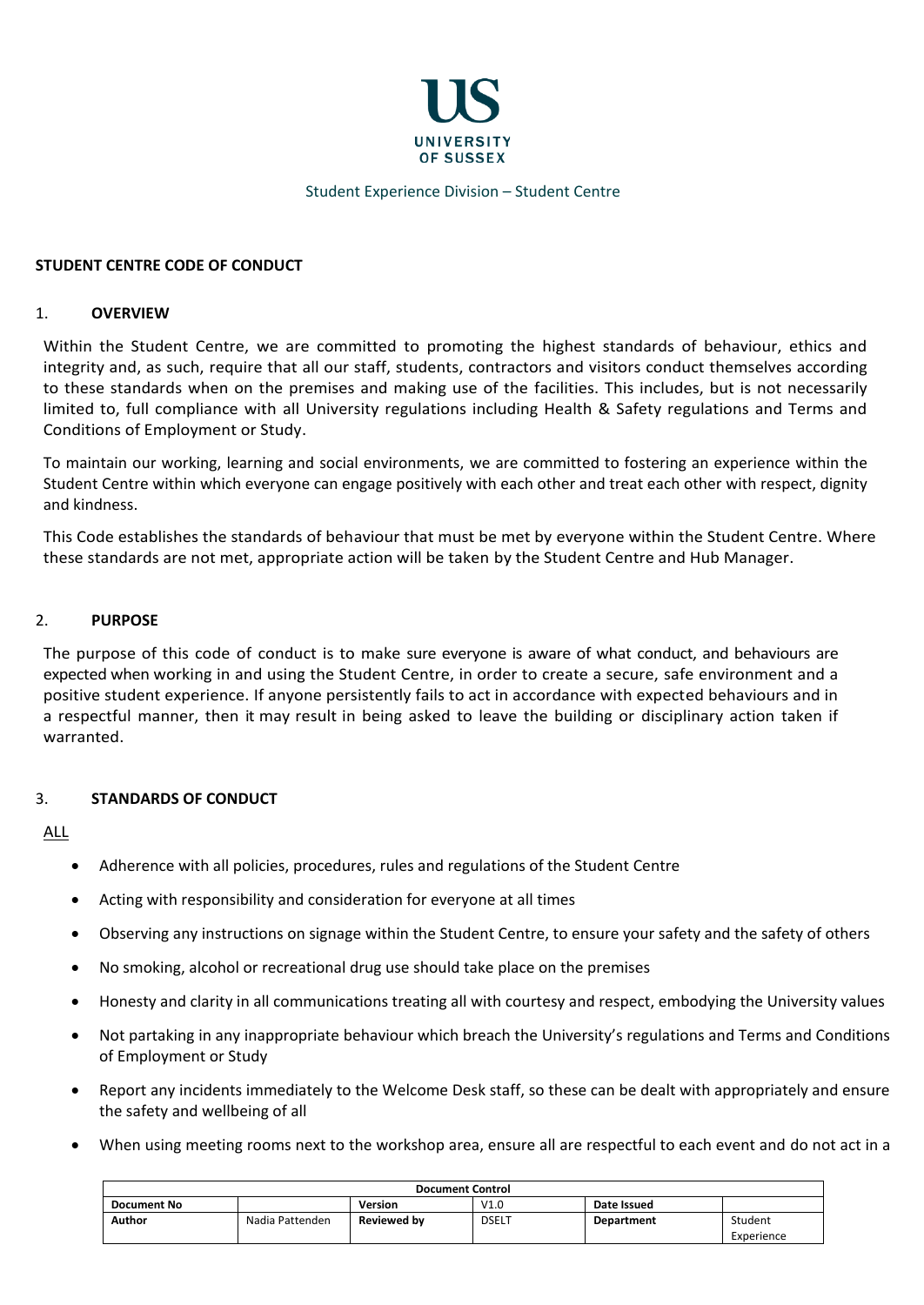way that distracts others

- All personal phone calls should be taken as quietly as possible and with as little disturbance to others as possible
- Please follow the guidelines on booking rooms or reserving space and do not overstay your slot, or be prepared to move when asked
- When eating food in the Student Centre, please eat hot food close to the designated eating areas in the kitchen areas and café space; cold food can be eaten in the atrium area. No food should be consumed within the confidential rooms. You are asked to respect your community with no strong-smelling foods and choose foods without popular potential allergens e.g., peanuts.
- After eating, you should clean up after yourself and put rubbish in bins. You are expected to keep the space looking how you would want to find it
- The plaza outside the Student Centre should remain as free of congestion as possible, so people can move safely in and out of the building, as well as access the shops in the Arches.
- Everyone should treat contractors or representatives for external organisations working within the Student Centre and the Retail Arches with dignity and respect at all times
- You should try to be aware of your sustainability responsibilities during your time in the Student Centre. For example, recycle items where you can; charge only when your electronic item requires it – do not leave plugged in all day; use the stairs rather than the lift, where you can.

# STAFF/STUDENT CONNECTORS

- When holding or attending events or meetings, ensuring the spaces are left as they were found, and all equipment is used correctly according to the instructions
- Respecting the escalation process for any problems or issues raised within the Student Centre and ensuring the Student Centre and Hub Manager is always kept informed
- When using the co-creation space and staff hot-desking area, please follow the guidelines for these areas and be respectful of others within the space
- All data or records should be accessed only where appropriate, and care should be taken to adhere to the Information Management Guidance and Record Management Guidelines within the University
- Staff and Student Centre Connectors are asked to wear and display ID, when working in the Student Centre, at all times.
- Use lockers to store your personal items that you cannot have with you during working time, meetings or events. You should ensure you collect your items within 24 hours to ensure that the lockers are not opened, and items taken to lost property at Security.
- When using laptops from the staff laptop trolley or staff personal alarms from the Welcome Desk, ensure you use in an appropriate fashion, and return by the end of the day. Please do not take these with you when leaving the Student Centre.

| <b>Document Control</b> |                       |                    |             |                   |            |  |
|-------------------------|-----------------------|--------------------|-------------|-------------------|------------|--|
| <b>Document No</b>      |                       | Version            | V1.0        | Date Issued       | 6/4/22     |  |
| Author                  | <b>Policy Manager</b> | <b>Reviewed by</b> | <b>DSEL</b> | <b>Department</b> | Student    |  |
|                         |                       |                    |             |                   | Experience |  |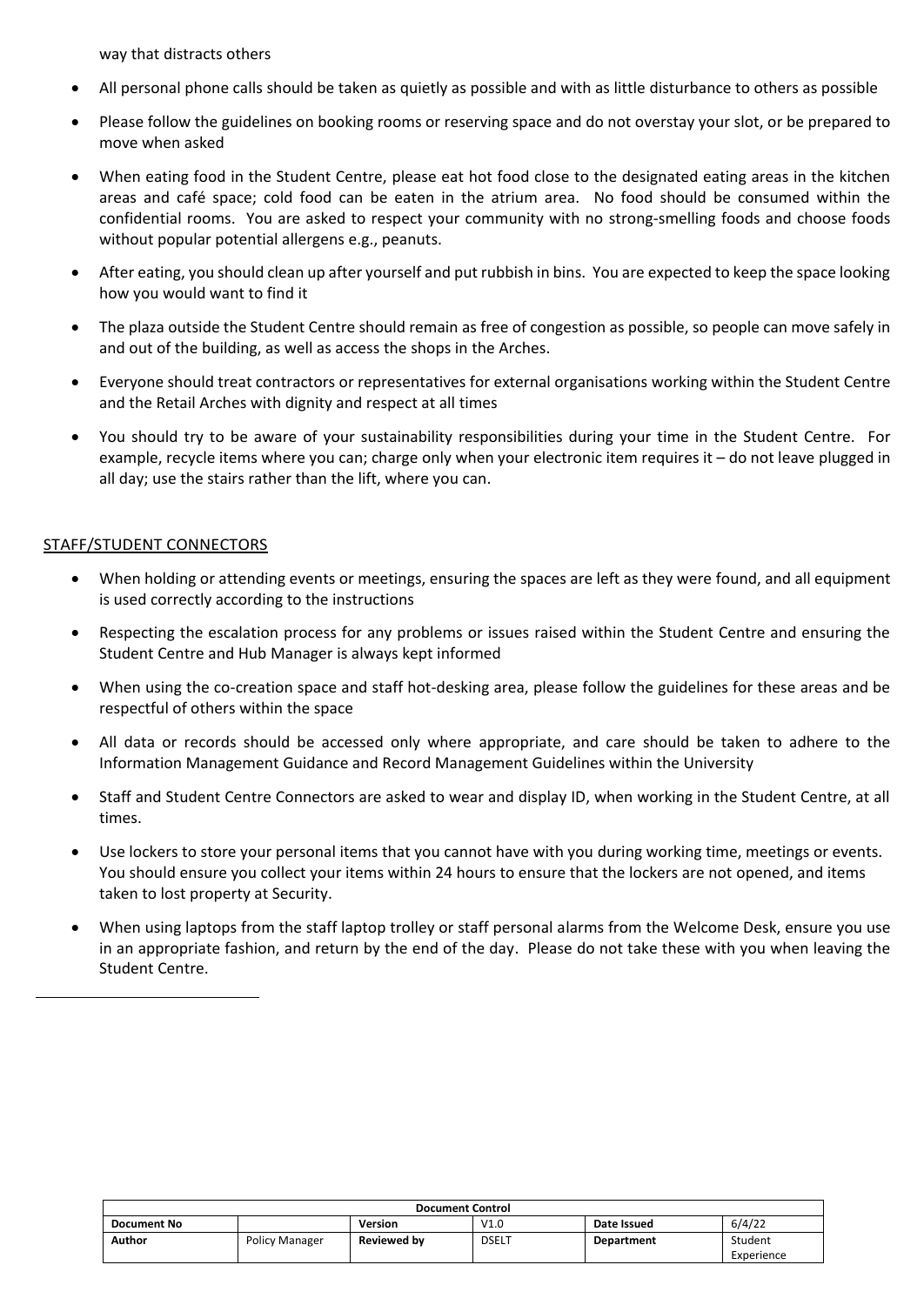## STUDENT USERS/VISITORS

- Treating the spaces, furniture and AV/IT equipment with respect and advising Student Centre staff of any issues, so these can be rectified. Do not attempt to remove, vandalise or otherwise intentionally damage any of the building's furniture, facilities or displays
- Keep noise levels at a reasonable level in all areas, to ensure all enjoy their experiences within the Student Centre and use other social, study or workspaces across campus, if more appropriate to your requirements
- When holding or attending events or meetings, ensuring the spaces are left as they were found, and all equipment is used correctly according to the instructions
- Respectful use of shower and changing facilities, leaving them tidy and usable for the next individual and awareness of other users within these gender-neutral facilities
- The internal courtyard designed as a space for quiet reflection and wellbeing, so please use respectfully
- Be respectful when in the waiting space near to confidential areas, as others may be attending appointments, working or taking part in meetings or interviews
- Only access areas that you need to, or have been granted access to and, if areas are designated as closed during the night, please refrain from trying to enter these spaces
- Please follow the protocols for 'out of hours' the Student Centre is not to be used for inappropriate gatherings or as a place to sleep
- Please do not climb the interactive wall, permanently remove any of the items on display or treat it as a place to leave rubbish.

## 4. **REGULATION, POLICY AND GOOD PRACTICE**

All are encouraged to read this code in conjunction with other relevant Student Centre policies and procedures including:

- Use of Space and Access Policy
- Personal Alarms Policy
- Health & Safety Policy
- Fire Safety Policy
- Student Centre Operating Manual
- Events Protocol
- University Sustainability strategy

| <b>Document Control</b> |                       |                    |             |                   |            |
|-------------------------|-----------------------|--------------------|-------------|-------------------|------------|
| <b>Document No</b>      |                       | <b>Version</b>     | V1.0        | Date Issued       | 6/4/22     |
| Author                  | <b>Policy Manager</b> | <b>Reviewed by</b> | <b>DSEL</b> | <b>Department</b> | Student    |
|                         |                       |                    |             |                   | Experience |